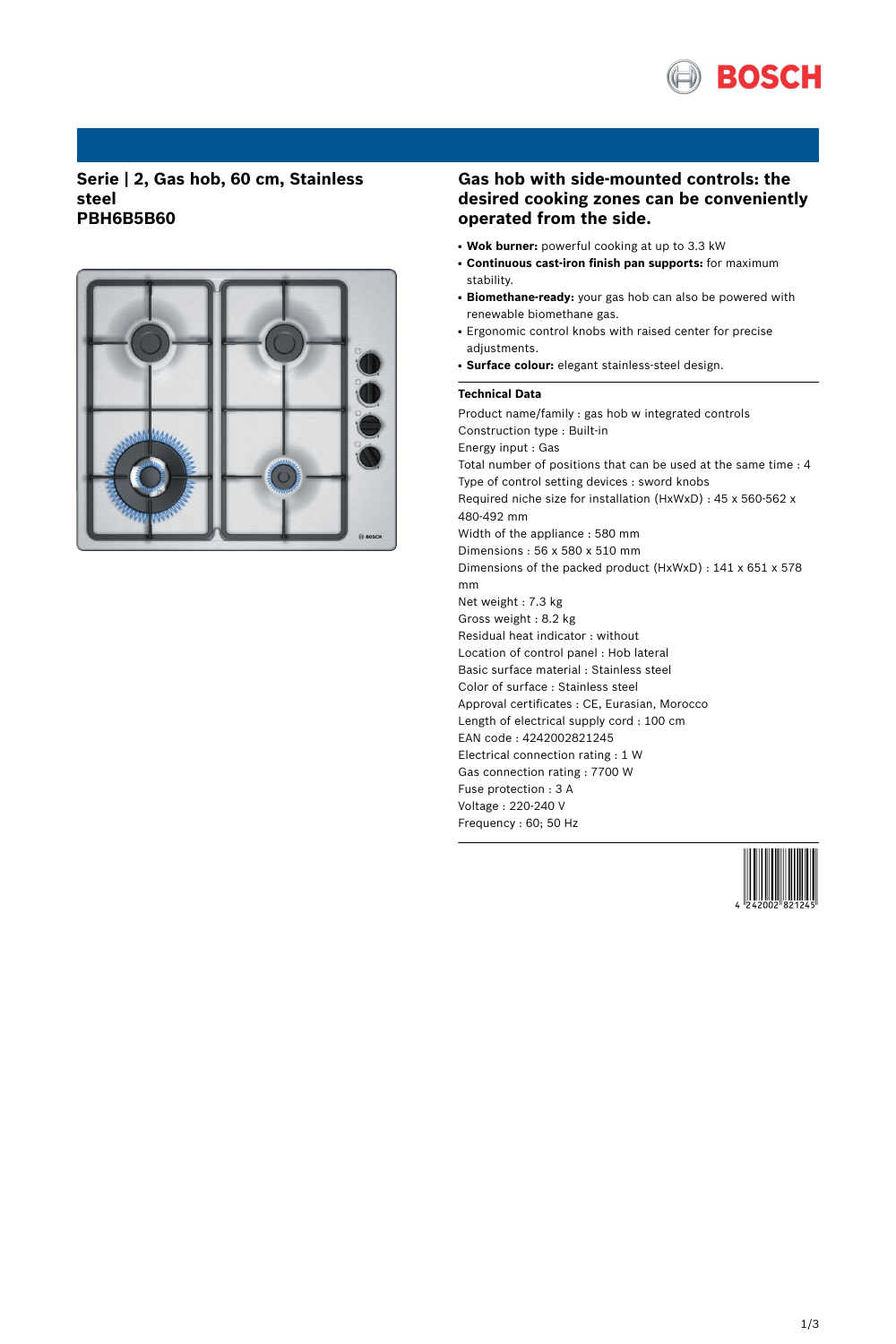

**Serie | 2, Gas hob, 60 cm, Stainless steel PBH6B5B60**

**Gas hob with side-mounted controls: the desired cooking zones can be conveniently operated from the side.**

#### **Design**

- Stainless steel surface
- cast iron finish pan supports with rubber feet

#### **Usage convenience**

- Design co-ordinated control dials: access knobs on the side with strong grip for effortless turning.
- Ignition via control dials: just push and turn the dials to ignite the flame.

### **Burners and power**

- <sup>4</sup> gas burners:
- Left front: wok burner up to 3.3 kW (depending on gas type)
- Left rear: Standard burner up to 1.75 KW (depending on gas type)
- Right rear: standard burner up to 1.75 KW (depending on gas type)
- Right front: economy burner up to <sup>1</sup> KW (depending on gas type)

#### **Safety**

- Flame failure safety device: prevents unwanted gas flow when flame goes out.

#### **Installation (gas types & measurements)**

- Usable for: Nat gas L/LL G25/20mbar(DE) NG H/E 20mbar, E+ 20/25mbar Natural gas H 25 mbar (HU) Natural gas L 25 mbar (NL) Liquid gas G30,31 28-30/37mbar Liquid gas G30 37 mbar (PL) Liquid gas 50 mbar
- Pre-set for natural gas
- Nozzle set for LPG jets included. Connection to 28-30/37 mbar bottled gas. Nozzles for all other gas types can be ordered via the customer service. For nozzle change, please contact the customer service.
- Dimensions of the product (HxWxD mm): <sup>56</sup> <sup>x</sup> <sup>580</sup> <sup>x</sup> <sup>510</sup>
- Required niche size for installation (HxWxD mm) : <sup>45</sup> <sup>x</sup> <sup>560</sup> <sup>x</sup> (480 - 492)
- Min. worktop thickness: <sup>30</sup> mm
- Power cord: <sup>1</sup> <sup>m</sup>
- Connected load: 7.7 KW